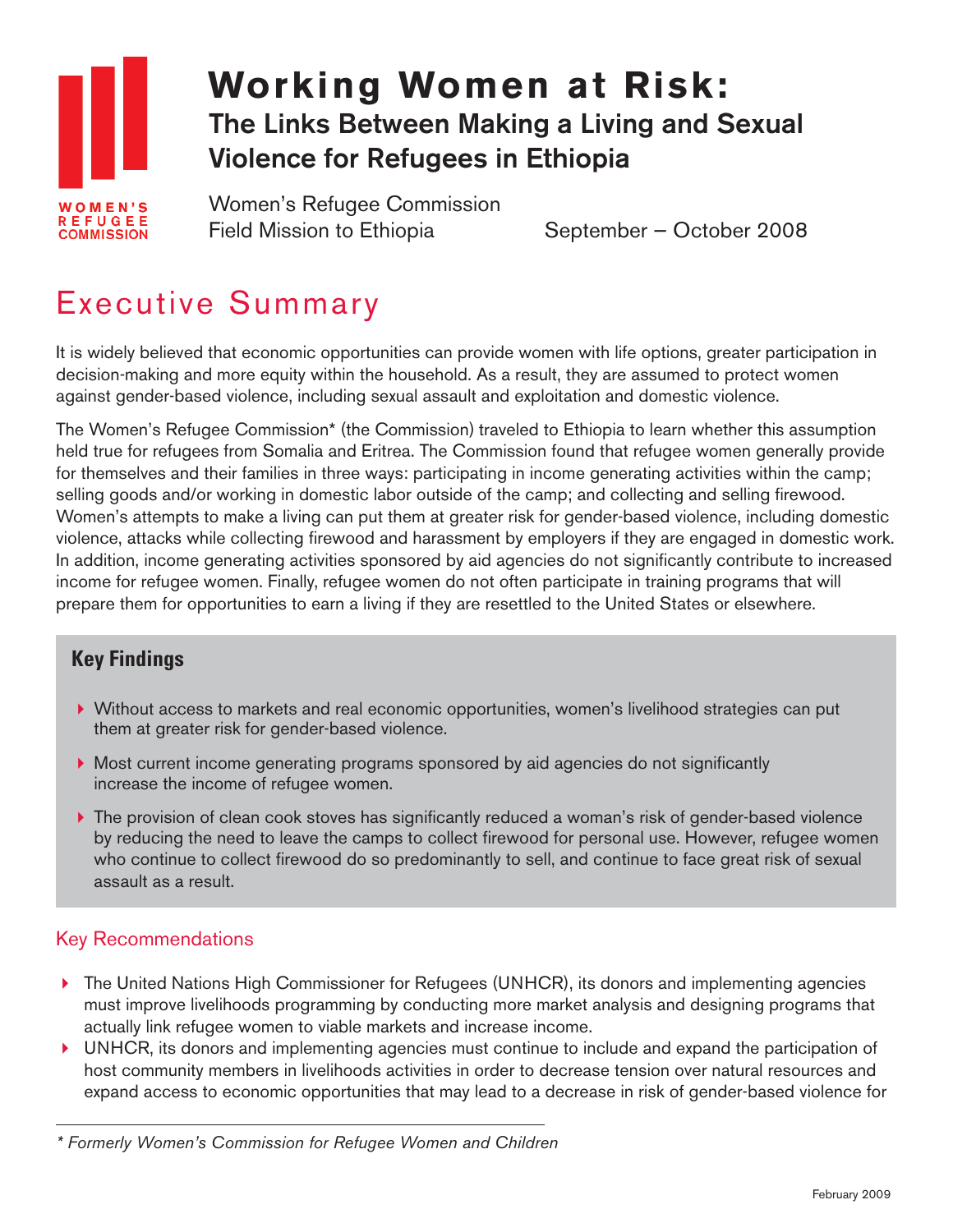refugee women.

- ▶ UNHCR and its donors should continue to support gender-based violence "coffee talk" discussion groups, as well as other awareness raising campaigns that appear to be addressing the underlying norms that condone violence against women.
- ▶ The Ethiopian government, UNHCR and its donors must provide more support for the distribution of clean cook stoves and ethanol fuel.

## Why We Went

The Women's Refugee Commission is undertaking a three-year research project on the livelihood strategies of displaced women and youth. The project looks specifically at economic coping mechanisms during displacement and the protection issues related to those strategies. The project includes field assessments in 10 countries. The Commission is reviewing and assessing interventions and programs implemented by the humanitarian community to support displaced women and youth to see whether or not they successfully lead to improved economic opportunity and/or address identified protection issues linked to economic need. The goal of the research is to enhance the well-being of displaced women and youth by promoting comprehensive, sustainable livelihoods that meet real market demands and lead to increased self-reliance.

A sub-section of the livelihoods project focuses on the nexus between women's livelihood strategies and their vulnerability to gender-based violence in three refugee settings: Kuala Lumpur, Malaysia; Cairo, Egypt; and the Somali and Tigray regions of Ethiopia. The Commission selected Cairo and Kuala Lumpur to look at the complexities of serving refugees in urban settings, and three refugee camps in Ethiopia to assess the challenges of achieving self-reliance in protracted camp settings with highly restrictive market opportunities. In all sites, the Commission sought to understand how the differing contexts impact women's survival strategies and their risk of gender-based violence.

This report details our findings in Ethiopia. The Malaysia and Cairo reports on livelihoods and gender-based violence can be found at www.womenscommission.org/resources.

The Women's Refugee Commission traveled to Ethiopia from September 21 to October 4, 2008 to visit the Somali region (two camps: Kebri Beyah and Aw Barre) and the Tigray region (Shimelba camp). The Commission conducted focus groups with 71 refugee women<sup>1</sup> and met with the primary service-providing organizations in all three camps: UNHCR and the Ethiopian government agency, the Administration for Refugee and Returnee Affairs (ARRA), which oversees health, security and food aid distribution in the camps. The aim of the field mission was to collect information on the current livelihoods strategies of refugee women; identify promising practices among livelihoods programs that increase women's economic opportunities; and shape a set of recommendations for practitioners, policy makers and donors on how to improve livelihoods opportunities for refugee women in Ethiopia in ways that could also mitigate their vulnerability to gender-based violence.

## Country Background

Ethiopia is the oldest independent country in Africa and one of the oldest in the world.2 Bordered by Eritrea, Djibouti, Somalia, Kenya and Sudan, it hosts refugees from throughout the Horn of Africa. UNHCR estimates that 85,1833 refugees are living in Ethiopia, primarily from Sudan, Somalia and Eritrea. Ethiopia, which has 77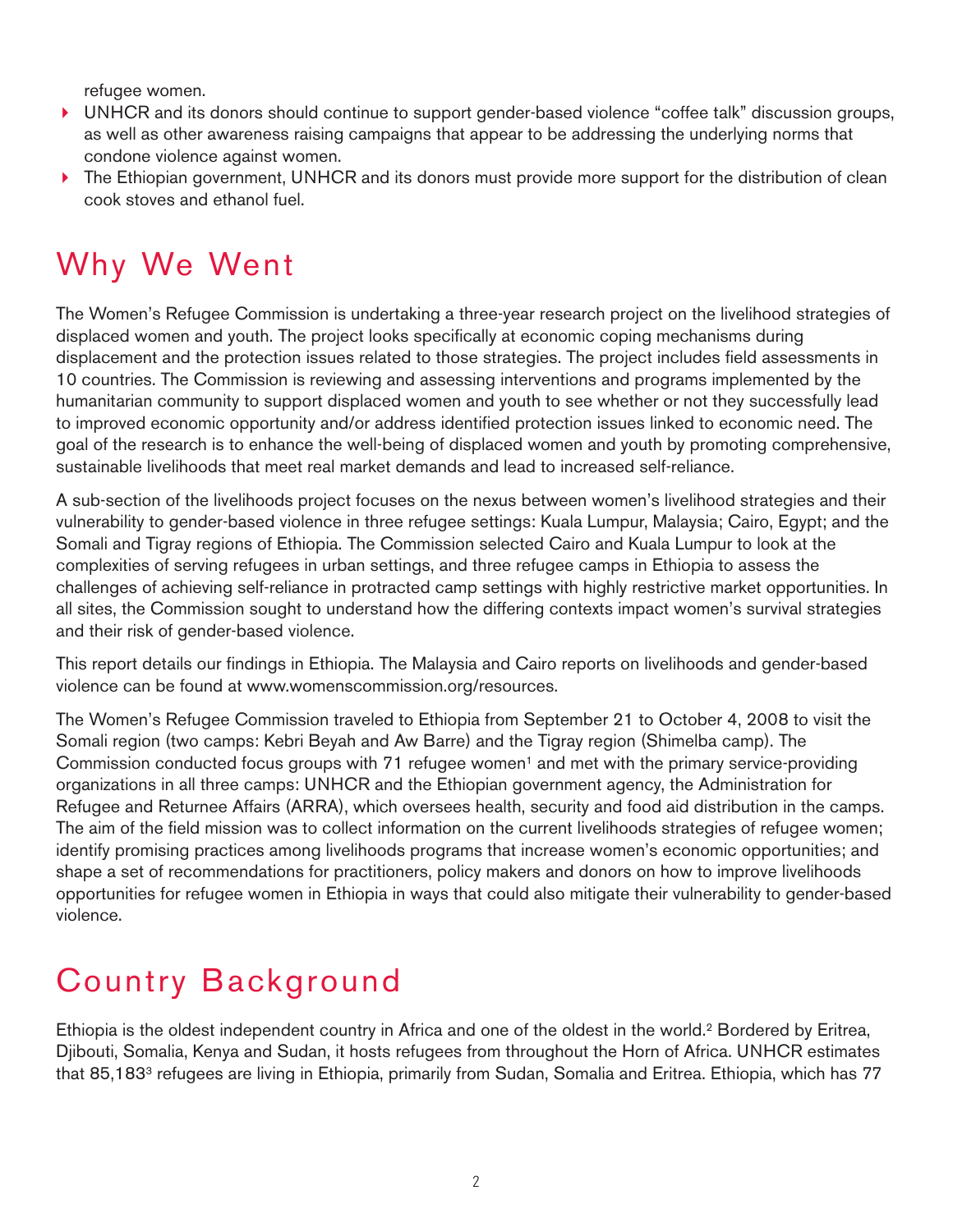

million citizens, $4$  is an extremely poor country, with a per capita income of US \$130<sup>5</sup>; an estimated 30 million Ethiopians live in absolute poverty (the absence of enough resources to secure basic life necessities).<sup>6</sup> Ethiopia has one of the highest infant mortality rates in the world.7 Agriculture is the dominant sector, with coffee the largest export.<sup>8</sup> A heavy reliance on rain-fed crops, coupled with frequent droughts, leads to periodic, large-scale famine. High population density, conflict with both neighboring Somalia and Eritrea, deforestation and soil degradation have led to further disruption of livelihood strategies. The Ethiopian Government has interpreted the 1951 Convention on Refugees restrictively and does not allow for the formal employment of refugees. These challenges present great barriers to self-reliance.

## The Somali Region

Somalis have been fleeing instability for two decades. Years of anarchy since the fall of dictator Mohamed Siad Barre in 1991, combined with frequent drought and rampant inflation, have turned Somalia into one of the world's worst humanitarian crises.<sup>9</sup> By the end of April 2008, UNHCR had registered 26,721 Somali refugees in Ethiopia.10 There are three refugee camps in the Somali region: Kebri Beyah, Aw Barre and Sheder. The Women's Refugee Commission traveled to both Kebri Beyah and Aw Barre camps to conduct focus groups, visit project sites and interview practitioners. Due to time constraints, the Commission did not visit Sheder, the newest camp in the region.

Kebri Beyah is located approximately 70km from the Somali border<sup>11</sup> and hosts approximately 16,000 refugees.12 Of the women interviewed in focus groups, many had been there for 10 or more years, some for the entire 17 years since the establishment of the camp in 1991. Aw Barre is a newer camp in eastern Ethiopia, opened in July 2007 to receive a new influx of Somali refugees, primarily from Mogadishu. As of April 2008, it hosted some 10,000 new arrivals.13 Due to Aw Barre's isolated location, access to work or markets outside of the camp is more limited. In Kebri Beyah, there is much more interaction with the local population and markets.14 Over all, the level of access one has to the outside market greatly impacts livelihoods strategies of refugees in this region.

## The Tigray Region

Several years after Ethiopia and Eritrea ended a conflict that killed more than 70,000 people and displaced 1.4 million, the two countries continue to disagree over the demarcation of their shared border. Eritrean refugees first crossed into Ethiopia soon after the end of the Ethiopian-Eritrean conflict in May 2000. In 2008, UNHCR recorded 22,385 registered Eritrean refugees in Ethiopia.15 Today, refugees from Eritrea are fleeing forced conscription and human rights abuses.16

At the end of 2007, Shimelba camp was home to 18,681 refugees.<sup>17</sup> The camp is largely made up of two major ethnic groups, the Tigrinyas and the Kunamas. Kunamas represent approximately 38 percent of the population; Tigrinyas represent approximately 50 percent of the population; and the remaining 12 percent are mad up of ethnic groups, such as the Saho and others.18 The camp is very divided, due to the marked differences between the Tigrinya and Kunama ethnic groups. The Tigrinyas are largely urban people from Asmara, the capital city, many of whom have received secondary and tertiary educations. The percentage of females (23 percent )19 on the Tigrinya side is lower than in most camp settings due to the high numbers of young Tigrinya male refugees fleeing forced conscription. The Kunama population comes largely from rural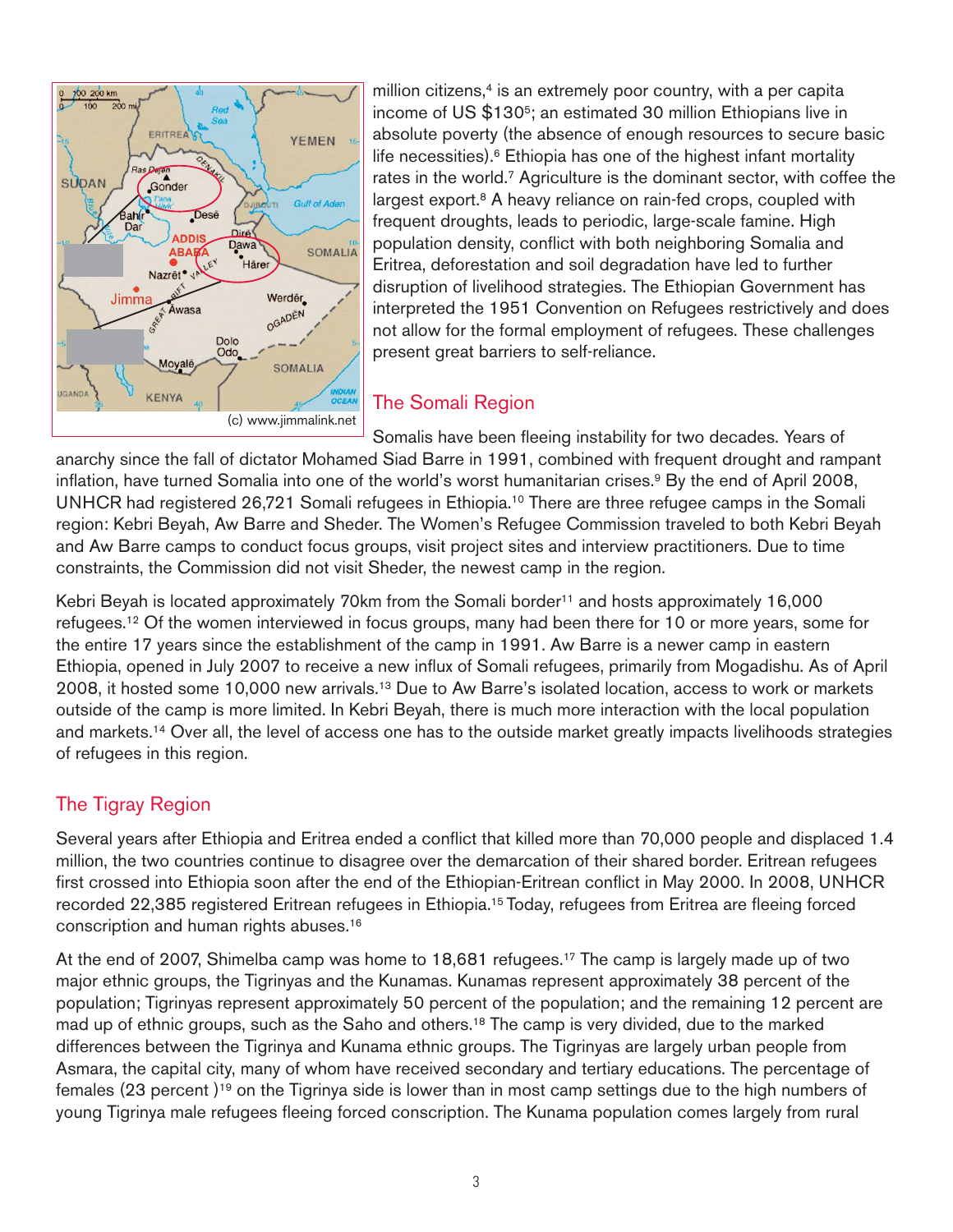areas. Kunamas did not have the same access to education and professional training as other groups, and were highly discriminated against in Eritrea.

Due to its proximity to the border with Eritrea, there are concerns for refugee protection in the event of another war, and a second camp has been established farther from the border as a contingency plan. Ethiopian national security interests restrict movement in and out of the camp.20

# What We Found

### -Women's strategies to make a living can put them at greater risk for gender-based violence

The three camps the Commission visited have very different in-camp economies and differing access to outside markets. Generally speaking, refugee women living in camps bordering towns have many more livelihood options than those who live in isolated camps far from markets or host populations. This is highly dependent, however, on the restrictions placed on refugee movement. When refugees' movement outside of the camp is highly restricted, such as at Shimelba camp, close proximity of a town does not necessarily provide increased economic opportunities. Residents of Shimelba camp cannot leave the premises without

local market.



Access to local markets increases women's livelihoods opportunities.

Refugee women generally provide for themselves and their families in three ways: participating in income generating activities within the camp, including being supported by aid agencies; selling goods and/or working in domestic labor outside of the camp; and collecting and selling firewood. Exposure to gender-based violence as a result of livelihood

permission from ARRA, the Ethiopian government agency providing security for the camp. This greatly restricts a refugee's ability to interact with the local economy. Refugees in Kebri Beyah, however, do not have tight restrictions on movement and regularly interact with the

activities was widely reported in every discussion group with refugee women. The types of gender-based violence women described fell into the categories described below.

## *Domestic violence*

## *"If we start income generating activities and get money, my husband will ask me for the money and if I say no, he will beat me."21*

Violence as a result of conflict between husbands and wives over control of household resources was the most commonly reported form of gender-based violence refugee women mentioned when discussing the risks involved with their livelihoods activities. They reported that they often do not have control over the income they earn.

One woman reported selling two of the highly valued plastic sheets (for use in constructing dwellings) in the market for 180 birr (approximately USD \$16.74) to buy clothes for her children for Ramadan. When she returned home with the new clothing, her husband beat her. He wanted the money to buy khat, a local shrub whose leaves, when chewed, provide a stimulating effect.<sup>22</sup>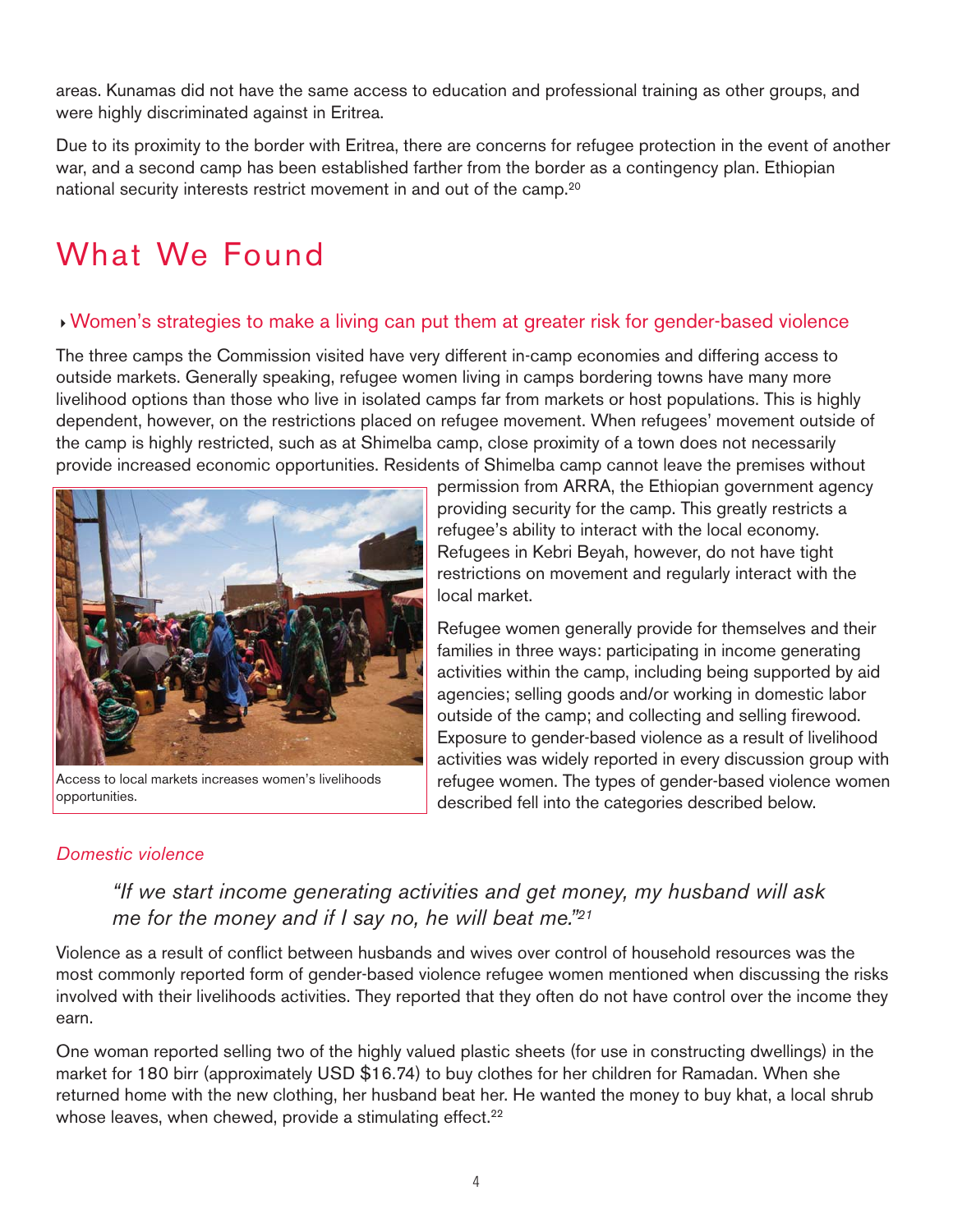### What Works

*"Previously men beat us and we didn't report. Now we know more and report thanks to IRC coffee talks." <sup>24</sup>*

**Community-based discussion group programs to reduce gender-based violence appear to positively impact the reporting of incidents of violence and challenge some of the norms condoning violence against women.** 

The International Rescue Committee oversees gender-based violence services in all three camps. This includes overseeing the referral systems for reporting gender-based violence, conducting community outreach initiatives, public education campaigns and social services for survivors.



Coffee discussions give women and men an opportunity to discuss topics such as domestic violence, early marriage and women's education.

Coffee/tea discussions are conducted on a weekly basis in all three camps to discuss topics such as domestic violence, early

marriage, women's education, female genital mutilation and other topics in an effort to challenge cultural norms that condone some forms of gender-based violence. The groups are formed by the refugees and usually involve neighbors and extended family members. Sixty percent of the participants in the coffee discussions in Shimelba camp are men.23 Discussions occur at the homes of the participants and are facilitated by a gender-based violence outreach worker. Coffee discussion group participants report feeling more informed and empowered.

#### *Attacks while collecting firewood*

*"We went to collect firewood and were chased by three men. I was thin and ran but my other friend was bigger and couldn't run. The three men caught her and raped her. She escaped but ultimately died." <sup>25</sup>*

Camp residents in all three sites use firewood, charcoal or "clean cook" stoves to cook their food. As charcoal is more expensive than firewood and ethanol-burning stoves have not been widely distributed, firewood continues to be in demand. Therefore, selling firewood continues to be a livelihood strategy for many refugee women. The depletion of trees in the areas surrounding the camps has increased competition over scarce resources between refugees and the local population, which also relies heavily on firewood. Women in all three sites report harassment from the local population in the form of verbal, physical and sexual attacks while collecting firewood.

The collection and sale of firewood appears to be particularly common for those in great need. For example, one single female head of household reported sending her young daughters out to collect firewood to sell as she was not in the physical condition to do so. She felt she had no other opportunity to earn an income. As the distances walked by women are very long and increase over time due to the depletion of trees, the risk of attack while collecting firewood remains great.

Women in Aw Barre reported that they continue to collect firewood both for personal use and to sell to others. Women report having to walk great distances to collect the wood<sup>26</sup> and said that local community members extort money from refugees in exchange for access to areas with firewood.<sup>27</sup> Women make about 10 birr (about US 90 cents) for one bundle of wood.<sup>28</sup> Firewood is becoming increasingly difficult to collect<sup>29</sup>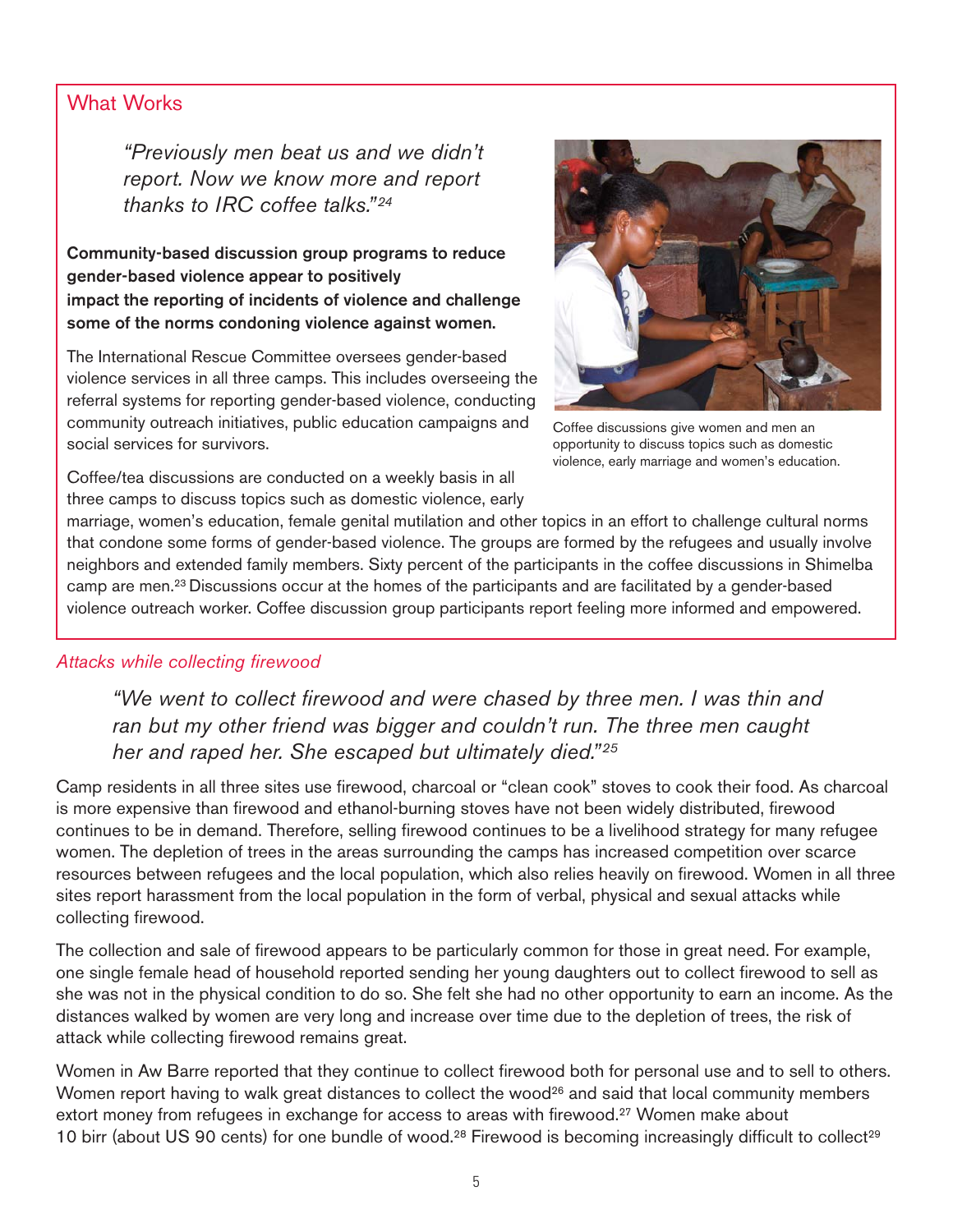as nearby resources are becoming depleted and women must walk farther and farther to collect it. Women report great fear of attack by locals while out collecting the firewood.

Similarly, at the Shimelba camp, Kunama women collect firewood for cooking as well as to sell.<sup>30</sup> Kunama men often accompany women while collecting firewood in order to protect the women from being raped.31 Despite this, risk of attack is high.

*"When we go to collect firewood, the locals try to beat us and rape us. Even the men get beat." <sup>32</sup>*

## What Works

#### **Clean cook stoves and ethanol distribution in Kebri Beyah significantly decrease a woman's need to collect firewood.**

In 2005, a report was released<sup>33</sup> exposing the heavy dependence of refugee women in Kebri Beyah on firewood collection, both to procure fuel for cooking and to sell for a small profit as part of their livelihood. The camp's



Clean cook stoves that use ethanol reduce the need for women to collect firewood.

protection officer stated in the report that women spend 6 to 10 hours collecting firewood in a single outing. Rape and physical abuse of women and children by locals [while collecting firewood] was rampant.34 The UNHCR Global Report 200735 has since noted that "90 per cent of households in the Kebri Beyah camp received cooking stoves and ethanol." This has greatly reduced the need for firewood for personal use and many women whom the Commission interviewed reported that they no longer need to collect firewood to sell and now look for other forms of income generation.

## *"Before clean cook stoves, we had to travel about 4km to fetch wood and were attacked by local population." <sup>36</sup>*

Far fewer households have received the clean cook stoves in Aw Barre. While distribution of the new stoves and fuel for those who have received them has greatly reduced dependency on firewood collection, users report inconsistent ethanol distribution. Without ethanol, the stoves are inoperable.

#### *Harassment by employers while engaging in domestic work*

*"My girls complain they get beaten while doing domestic work and are often not paid but I have no other choice but to send them there." <sup>37</sup>*

*"When we work, the owner of the house will ask for sex. If you say no, the man will not pay anything. If you say yes, the wife will beat you." <sup>38</sup>*

Many women, particularly in the Kebri Beyah camp, report working as domestic workers in the local town and/or sending female children to work for families as live-in domestic workers. Women reported earning anywhere from 10-15 birr (approximately US \$0.93 - US \$1.40) per day for domestic labor.<sup>39</sup> Many report harassment and exploitation while working in local homes and have experienced the withholding of payment, physical abuse, sexual harassment and rape.40 Over all, refugee women have very little recourse for reporting such incidents and feel they have little choice but to accept such positions despite the risks involved.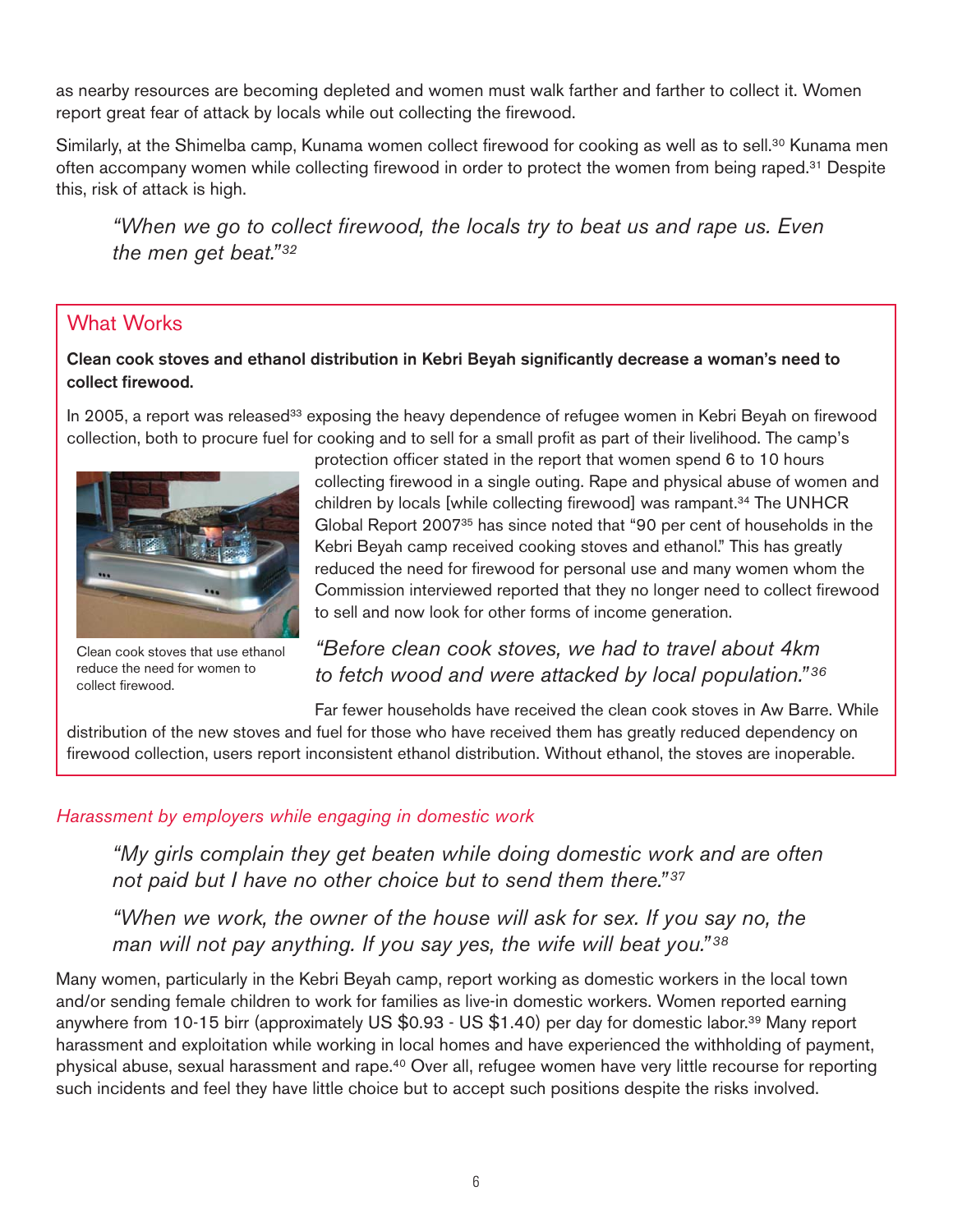#### *Sexual exploitation*

## *"If [young women] have a job, at least they would have power and be able to choose who to live with and who is best for them." <sup>41</sup>*

Refugee women in Shimelba voiced concern over the livelihood options of young single women in the camp.<sup>42</sup> Most young women stay with relatives for support and protection. Young women who do not have the opportunity to stay with relatives in the camp often opt to live with a man for support and physical protection. Young women who are living alone have very few livelihood options in the camp and often run out of food rations before the end of the month<sup>43</sup> as they are not pooling rations with other family members. Some refugees interviewed reported that young women living alone are so vulnerable, they will decide to live with a man if he promises to give her a change of clothing.<sup>44</sup> This strategy has resulted in unplanned pregnancies.<sup>45</sup> One woman explained that "men force women to have children so the women will not leave them. The women need the man's help to raise the children."46

Some refugee women are also involved in prostitution.<sup>47</sup> Coffee houses are sometimes the scene of commercial sexual transactions.48 A practitioner explained that "some women engage in prostitution to supplement food rations."<sup>49</sup>

## - Income generating activities do not significantly contribute to increased income for refugee women

The Commission observed several varieties of aid agency-sponsored programs designed to increase economic opportunities for refugee women. Some seek to increase economic opportunity within the confines of the camp while others support refugee women so they can compete in markets outside the camp. Very few programs have successfully linked refugee women to sustainable, increased income.

#### *Kebri Beyah: Relief substitution <sup>50</sup>*

Thirty refugee women in Kebri Beyah are participating in a small-scale relief substitution program in which they are trained and subsequently hired by an aid agency to produce school uniforms and sanitary napkins for the camp. This program, established in 2004, trains women in tailoring and embroidery for six months, and also provides semi-annual training in business management, conflict resolution and quality control. All materials and equipment are provided, and the women are paid per piece produced. Of the 30 women, 20 focus exclusively on school uniform production. Women are paid 22 birr (approximately US \$2) per uniform completed. The target minimum of total uniforms produced per year is 2,000. In 2008, 4,856 uniforms were produced. The remaining 10 women work exclusively on sanitary napkin production. In 2008, UNHCR elected to switch to disposable sanitary napkin distribution in response to refugee women's reports that cloth napkins were not meeting their needs. Therefore, these 10 women will be reassigned to school uniform production. The impact this will have on income earned for all participants was not known at the time of the interview. Most participants in the relief substitution intervention reported spending their earnings on food and clothes. According to the program supervisor, women typically do not make enough to save.<sup>51</sup>

#### *Shimelba: Small business in the camp market*

Many of the refugee women interviewed in Shimelba actively participate in the camp economy. Women operate small businesses, such as coffee shops, hairdressing, beauty shops, video show theaters and food stalls. Women also work in the bars, restaurants and coffee shops peppering the camp. Some better-estabilshed businesses in the market had refrigeration equipment, stereo equipment for playing music, electricity and other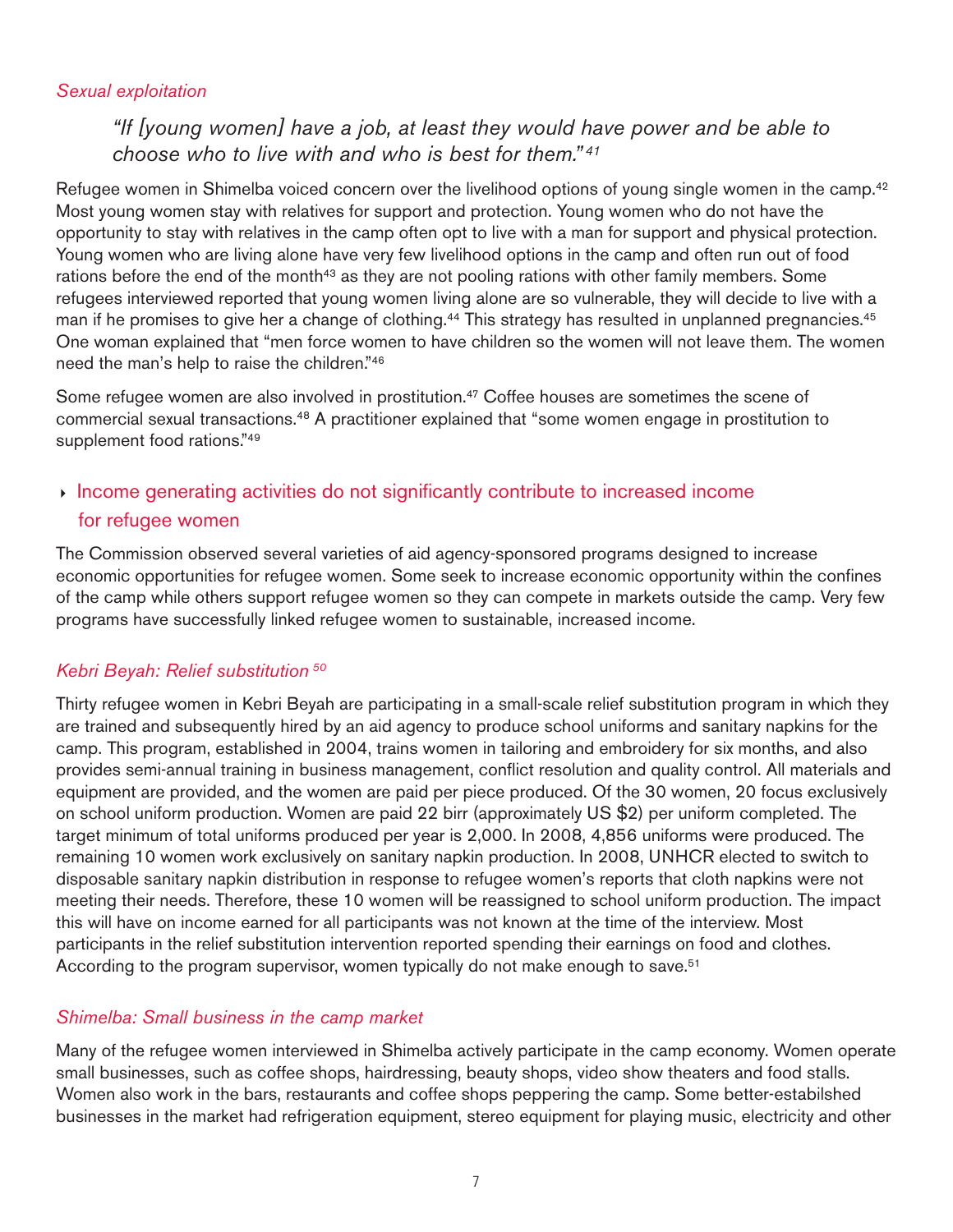modern conveniences. The most successful businesses tend to receive additional funding from remittances or

other outside sources.52 Those from the Tigrinya community appear to have more access to remittance monies and other outside resources than do the Kunama, Saho or other ethnic groups within the camp.

Aid agencies have attempted to help refugees with less access to resources participate in the camp economy by providing seed money, start-up grants and in-kind equipment donations to those who submit promising business proposals.53 Factors considered in selecting promising businesses include viability of activities proposed, distribution of opportunities within the ethnic groups and market needs.54 Businesses supported have included restaurants, cafes, an embroidery shop, video show theaters, a photography studio and an electric generator business. On the whole, these businesses have not been very profitable.<sup>55</sup>

One practitioner explained that while the market is vibrant, it still cannot support every business venture, especially those with only small amounts of start-up capital. For example, coffee houses and restaurants that can afford electricity and



Hairdressing is typical of the small businesses set up by women in local markets.

refrigerators can offer cool drinks and music, and can host a larger number of clients after dark.56 Often participants in small business programs sponsored by aid agencies cannot compete in the restricted market without additional capital.<sup>57</sup>

#### *Kebri Beyah: Competing in the local market*

In Kebri Beyah, the line between where the camp ends and where the town begins is difficult to discern. The marketplace is located steps from the entrance of the camp and refugees regularly go there. Some of the aid organizations in Kebri Beyah have tried to support refugee-owned small businesses in the market by providing seed grants to groups of refugee women who submit promising business proposals.<sup>58</sup> Programs tend to give in-kind donations of equipment to the groups and provide some business training.59 Businesses started through these programs have included a clothing shop, a beauty parlor, butter making, a grinding mill and a goat- and sheep-rearing business.<sup>60</sup> Of the handful of businesses started through these programs, very few have succeeded in becoming self-sufficient, profitable endeavors. Practitioners interviewed account for the lack of high levels of success in the interventions to breakdowns in group relations, lack of market demand and competition with child care and household responsibilities on the part of participating women.<sup>61</sup>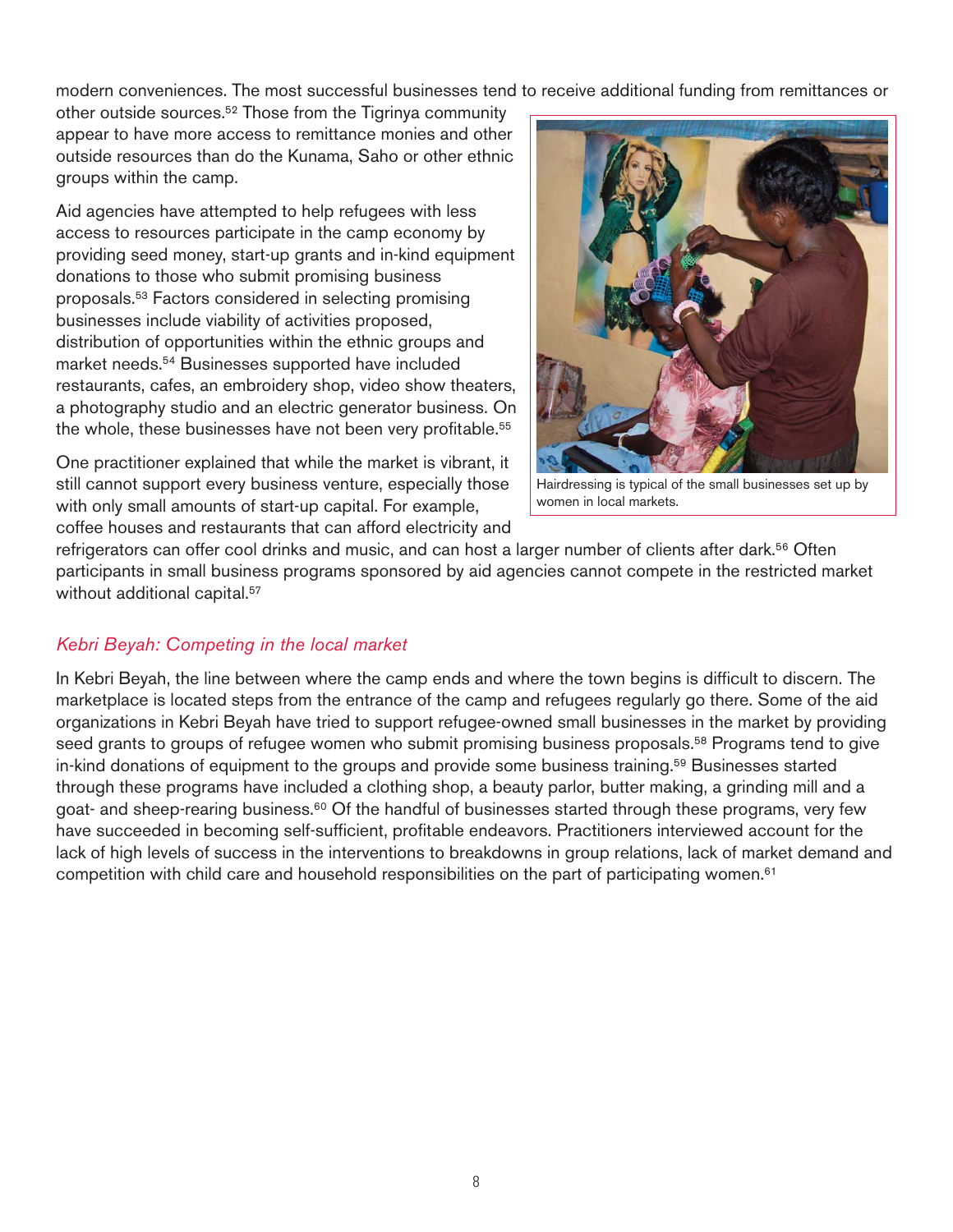#### **Aw Barre: Supporting a burgeoning camp economy**

The Women's Refugee Commission observed one very promising intervention in Aw Barre camp that was designed to stimulate the growing in-camp market as well as increase refugee women's protection and presence as purveyors in the market.

An aid agency in Aw Barre<sup>62</sup> designed this intervention after observing women borrowing items such as sugar, cigarettes and tomatoes from local community members to sell inside the camp. Refugee women who did not make enough profit from their sales to pay back the "loan" faced intimidation, harassment and extortion as a consequence of not paying back the financial equivalent of the loaned items.<sup>63</sup>

## *"I often borrow goods from outside and agree to pay them back when I sell them. If we can't pay them back, we have to give them our ration cards." <sup>64</sup>*

Borrowing from the outside community over time became increasingly difficult due to deteriorating relations between host and camp populations.<sup>65</sup>

In response, the aid agency designed an intervention to support the burgeoning camp economy in a safer, more profitable way. Practitioners established 20 small women's groups and gave them sufficient start-up capital to purchase vegetables or meats in Jijiga, the closest regional market where goods are well priced. One person from each group is assigned to do all of the purchasing for the group to minimize transportation costs. The vegetables and meats purchased in Jijiga are then resold within the camp in a small market setting. After two months of participating in the intervention, some groups reported that they were already earning profits. One participant interviewed said she could sell one sheep or goat per day, particularly during Ramadan.

The aid agency implementing the intervention recognized that household nutritional status was of great concern to many who might not be able to purchase goods in the market. Therefore, the agency simultaneously established a backyard gardening program for 188 women, including a small number of women from the local community. Including women from the local community was an important step toward defusing some of the tension between refugee and local community members. The agency provided women with the tools, training and seeds to start gardens on the small plots of land behind their homes. While the first crop of vegetables was not yet ready for harvest at the time of the site visit, women participants were hopeful. While the objective of the intervention is to improve household nutritional status, the aid agency expects that some participants will be able to sell or trade some of their produce as well.



188 women are participating in a backyard gardening project, growing vegetables for their families and to sell.

## - Household nutritional status is a major concern

Food rations are not always sufficient to feed families and yet at the same time are often the only resource to which refugee women have access. A large majority of women interviewed in Aw Barre, Kebri Beyah and Shimelba camp reported selling food rations to other camp residents and even to the surrounding community as a primary livelihood strategy. Many women reported using the money they earned selling food rations to buy milk for their children<sup>66</sup> or fresh vegetables, or to purchase materials to make goods to sell. This strategy is of particular concern as food rations were consistently reported to be insufficient to meet household nutritional needs.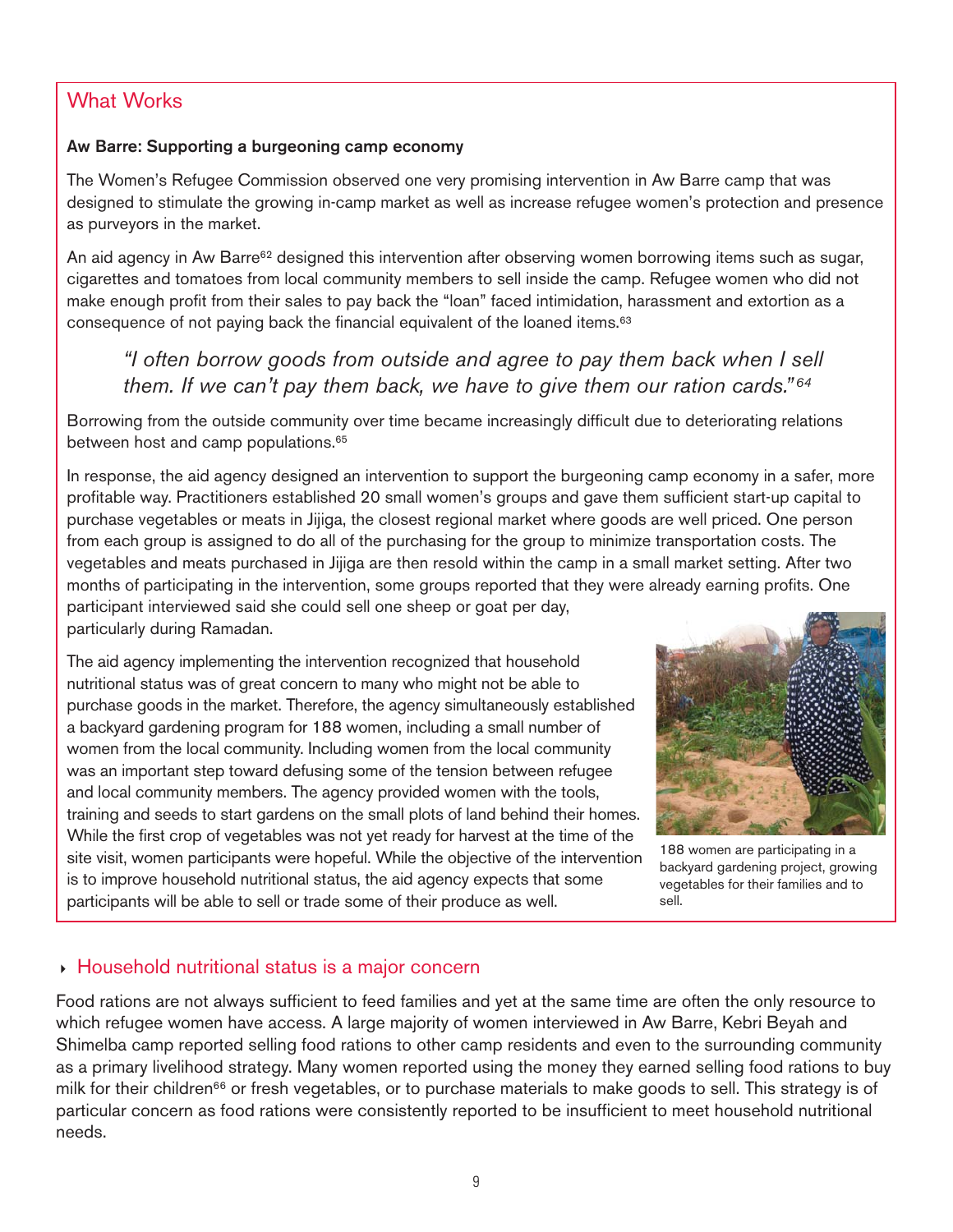## - Refugee women do not often participate in training programs that will prepare them for livelihoods upon resettlement

Refugees in Kebri Beyah are now being offered resettlement on an individual basis. Some 7,000 Somali refugees are expected to be resettled from Kebri Beyah over the next few years.<sup>67</sup> Refugees in Shimelba camp are also



Women participate in computer skills training classes in small numbers due to their household responsibilities.

eligible for resettlement regardless of ethnic group. Approximately 6,000 refugees from Shimelba are expected to be resettled to the United States in the next few years.<sup>68</sup> Despite the fact that large numbers of these camps' populations will be resettled relatively soon, there are very few training programs offered that prepare refugees for the economic opportunities that might be available to them after resettlement. Computer training and English classes are offered at Shimelba. However, the Commission found that women's participation is generally low. In the computer training course offered, female participation is less than 10 percent.<sup>69</sup> Practitioners claim it is harder for women to participate due to their household responsibilities.70 Selection criteria could also create barriers to entry for women. Selection is based on English speaking skills, educational background and arrival time, giving priority to those who have been in the camp the longest.<sup>71</sup> Refugee women also attribute low levels of participation to husbands who do not allow their wives to participate in activities outside the home.<sup>72</sup>

## Recommendations

- $\mathbf{F}$  **The Ethiopian government, the United Nations High Commissioner for Refugees (UNHCR) and its donors must provide more support for the distribution of clean cook stoves and ethanol fuel.** In addition to the environmental benefits offered by more fuel-efficient stoves, they have proven to directly reduce the need to collect firewood for personal use and thereby have great potential to reduce incidents of gender-based violence that occur while collecting firewood outside the camps.
- - **UNHCR, its donors and implementing partners must improve livelihoods programming by conducting more market analysis and designing programs that actually link refugee women to viable markets and increase income.** Grants and in-kind support to start small businesses must be large enough to make them competitive. Additionally, interventions based on some form of market assessment and that target a market niche show the most promise. Consideration of risks of gender-based violence, both within and outside the camp, must be taken into account to ensure that livelihoods interventions lead to increased protection as well as economic opportunity.
- $\mathbf{r}$  **UNHCR, its donors and implementing partners must continue to include and expand the participation of host community members in activities designed to improve economic opportunities** in order to decrease tension over natural resources and expand access to economic opportunities that may lead to a decrease in risk of gender-based violence for refugee women.
- $\mathbf{F}$  **UNHCR and its donors should continue to support gender-based violence "coffee talk" discussion groups as well as other awareness raising campaigns that appear to be addressing the underlying norms that condone violence against women.**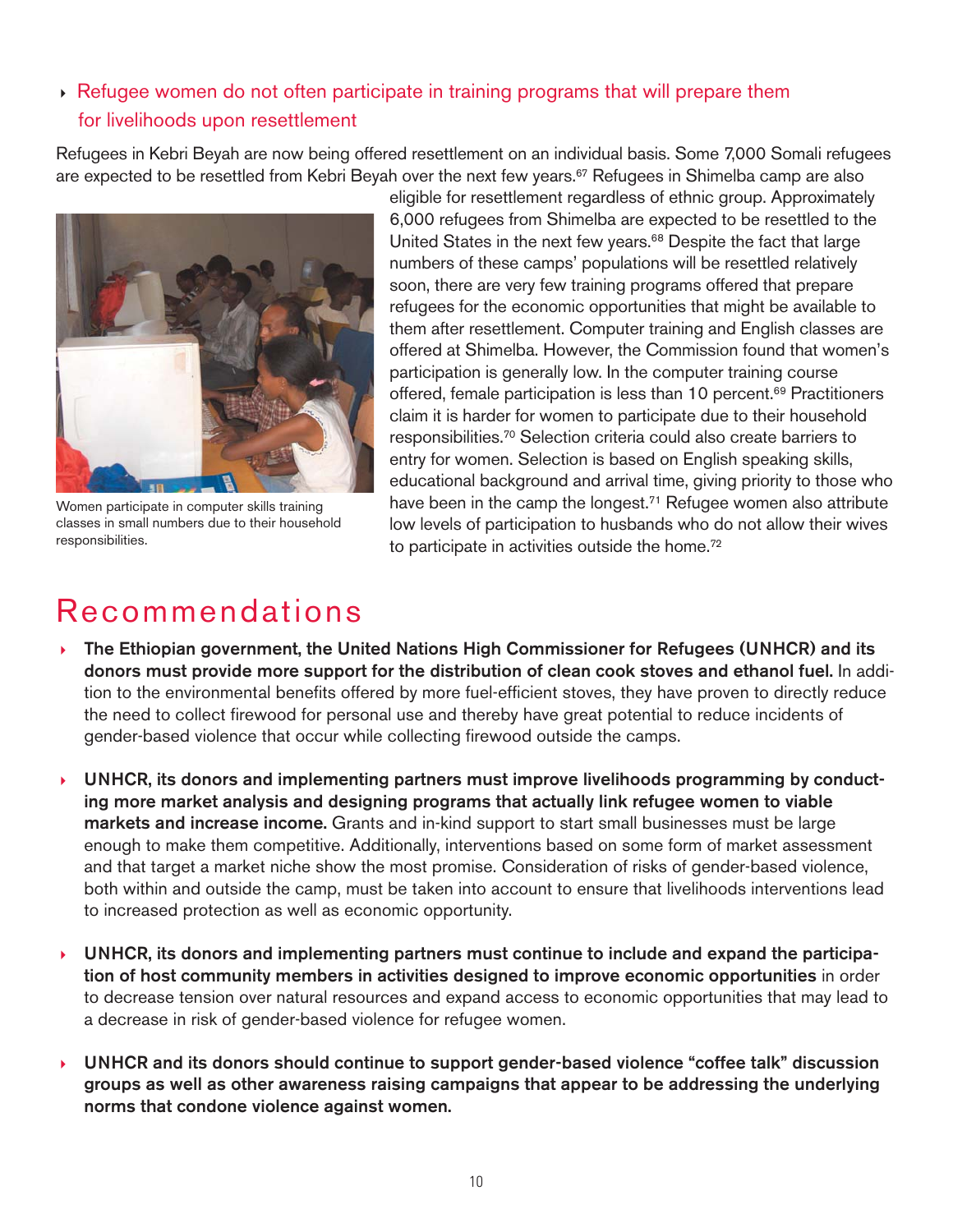- - **UNHCR, its donors and implementing partners must develop programs that will prepare refugees for resettlement in a third country.** In addition to English and computer skills training, further research should be conducted on potential trainings that will meet labor market demand in the future country of residence. Women's participation in these trainings should be actively solicited and the provision of evening classes, child care and other features that would facilitate women's attendance should be incorporated. Preparing refugee women for work after resettlement may lead to a decreased risk of exploitation and gender-based violence in the resettlement country.
- $\mathbf{F}$  **Livelihoods interventions for refugee women should contain components that increase the control women have over income they may make.** The establishment of a "safe savings" component, combined with a discussion group series on gender roles, household decision-making and conflict resolution may be appropriate. This model has been effectively used in other settings.73
- - **UNHCR and its donors must provide funding to increase the scale and scope of livelihoods programs.** At present, less than 10 percent of camp populations benefit from livelihoods programs.<sup>74</sup>

## Notes

1 The Women's Refugee Commission conducted focus groups with 12 Somali women in Aw Barre on September 24, 2008; 16 Somali women in Aw Barre refugee camp on September 24;17 Somali women in Kebri Beyah refugee camp on September 25; 12 Somali women in Kebri Beyah refugee camp on September 25; 4 Eritrean-Tigrinya women at the Shimelba refugee camp on September 30; 3 refugee women staff of the Shimelba camp Women's Center on September 30; and 8 Eritrean-Kunama refugee women at the Shimelba refugee camp on October 1.

2 U.S. Department of State Background Note: Ethiopia, October 2008.

3 Table 1. Refugees, asylum-seekers, internally displaced persons (IDPs), returnees (refugees and IDPs), stateless persons and others of concern to UNHCR by country/territory of asylum, end-2007. Data are provisional and subject to change. Table established: 3 June 2008.

4 Ibid.

5 U.S. Department of State Background Note: Ethiopia, October 2008.

6 Forced Migration Review Country Guide: Ethiopia, by Bezaiet Dessalegn SEE DATE

7 Save the Children, Ethiopia program note, http://www.savethechildren.org/countries/africa/ethiopia.html.

8 Ibid.

9 Thomson Reuters Foundation, AlertNet. "Somalia troubles." http://www.alertnet.org/db/crisisprofiles/SO\_PEA.htm. Cited Nov 13, 2008.

10 UNHCR, "UNHCR ETHIOPIA National Programme: Fact Sheet." April 2008. Cited 13 Nov 2008.

11 UNHCR, "UNHCR Global Report 2007."

12 Miles, Tom. "Kebribeyah Refugee Camp: Indoor Air Pollution Monitoring Summary." BioEnergy Lists: Biomass Cooking Stoves. Last Updated 8 March 2007.

13 Meeting with ARRA, Aw Barre, September 24, 2008.

14 Interview with GAIA Association, September 24, 2008.

15 UNHCR, "UNHCR ETHIOPIA National Programme: Fact Sheet," April 2008. Cited November, 13 2008.

16 Interview with IRC Field Coordinator, Shire, September 28, 2008.

17. Interview with ARRA, Shimelba, September 29, 2008.

18. Ibid

19. UNHCR, 2007 Global Trends: Refugees, Asylum-Seekers, Returnees, Internally Displaced and Stateless Persons, June 2008. p. 12.

20 UNHCR, "Eritrean Refugees in Shimelba camp, Tigray Region, Ethiopia," p. 2.

21 Focus Group #1, Kebri Beyah, 17 women, September 25, 2008.

22 Focus group #2, Kebri Beyah, 12 women, September 25, 2008.

23 Interview with IRC gender-based violence staff, Shimelba, September 29, 2008.

24 Focus group #2, Kebri Beyah, 12 women, September 25, 2008.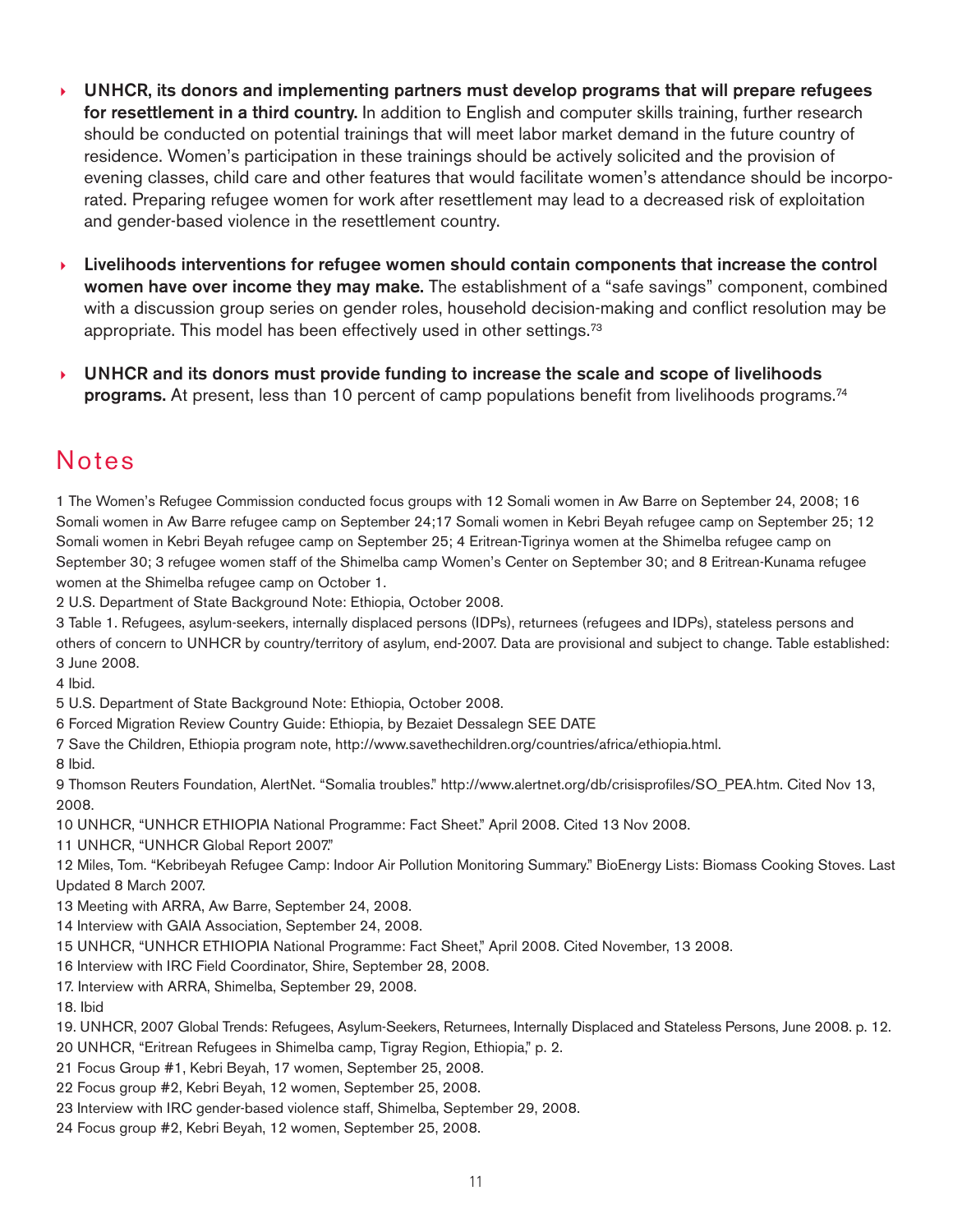25 Ibid.

- 26 Aubarre Focus Group #2, 16 women, September 24, 2008.
- 27 Interview and site visit with ZOA, Aubarre, September 24, 2008.
- 28 Focus group #1, 12 women, Aw Barre, September 24, 2008.
- 29 Ibid.
- 30 Meeting with ARRA, Shimelba camp, September 29, 2008.
- 31 Focus group, 8 refugee women, Shimelba camp, October 1, 2008.
- 32 Ibid.

33 O'Brien, Cheryl. "UNHCR Kebri Beyah Camp Report." Project Gaia Research Studies, Stokes Consulting Group. 2005.

- 34 Ibid. pp. 1-2.
- 35 http://www.unhcr.org/gr07/index.html.

36 Ibid.

- 37 Focus Group #1, Kebri Beyah, 17 women, September 25, 2008.
- 38 Focus group #1, 12 women, Aw Barre, September 24, 2008.
- 39 Focus Group #1, Kebri Beyah, 17 women, September 25, 2008.
- 40 Focus Group #1 Kebri Beyah, 17 women, September 25, 2008 and Focus group #2, Kebri Beyah, 12 women, September 25, 2008.
- 41 Focus group with 8 refugee women, Shimelba camp, October 1, 2008.
- 42 Focus group with 4 refugee women, Shimelba camp, September 30, 2008.
- 43 Interview with ZOA Country Director, Addis Ababa, October 3, 2008.
- 44 Focus group with 4 refugee women, Shimelba camp, September 30, 2008.

45 Ibid.

- 46 Ibid.
- 47 Interview with ZOA Country Director, Addis Ababa, October 3, 2008.

48 Interview with UNHCR, Shire, October 1, 2008.

- 49 Interview with ZOA Country Director, Addis Ababa, October 3, 2008.
- 50 Interview with IRC Community Services, September 26, 2008.
- 51 Ibid.
- 52 Interview with refugee woman business owner, September 29, 2008.
- 53 Interview IRC staff, Shimelba camp, September 29, 2008.
- 54 Ibid.
- 55 Interview with ZOA Country Director, Addis Ababa, October 3, 2008.
- 56 Interview with refugee woman business owner, September 29, 2008.
- 57 Ibid.
- 58 Interview with IRC Community Services, September 26, 2008.
- 59 Ibid.
- 60 Ibid.
- 61 Ibid.
- 62 Interview with ZOA Program Officer, Aw Barre camp, September 24, 2008.
- 63 Focus group #1, 12 women, Aubarre, September 24, 2008.
- 64 Ibid.
- 65 Aubarre Focus Group #2, 16 women, September 24, 2008.
- 65 Focus Group #2, 16 women, Aw Barre, September 24, 2008.
- 67 Meeting with UNHCR, Addis Ababa, October 3, 2008.
- 68 Ibid.
- 69 Meeting with IRC Field Coordinator, Shimelba Camp, September 29, 2008.
- 70 Ibid.
- 71 Ibid.
- 72 Focus group with 4 refugee women, Shimelba camp, September 30, 2008.

73 See the Intervention With Microfinance for AIDS and Gender Equity (IMAGE) study. Understanding the Impact of a Microfinance-Based Intervention on Women's Empowerment and the Reduction of Intimate Partner Violence in South Africa. American Journal of Public Health, October 2007, Vol 97, No. 10.

74 Meeting with UNHCR, Addis Ababa, October 3, 2008.